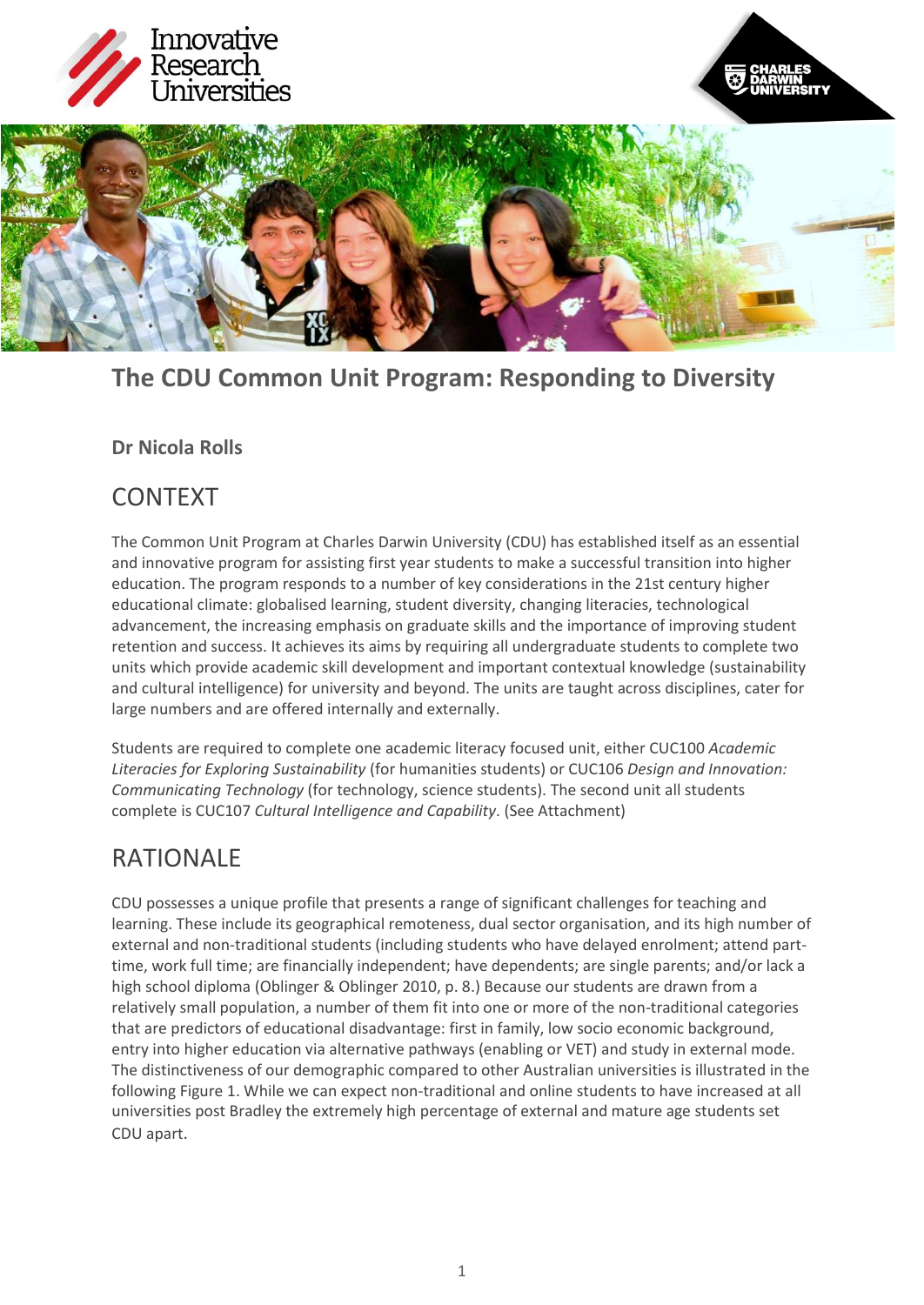

Figure 1. Breakdown (%) of first-year Higher Education enrolments in Australian universities compared with CDU for 2013 (James et al, 2009, DEEWR, 2010 & Charles Darwin University, 2013).

## **DESCRIPTION**

The Common Unit Program aims to:

- Develop students' practical academic skills, including: critical thinking, reading, researching and writing
- Provide an induction into broad theoretical and practical aspects of university culture
- Build an understanding of the environmental, economic and cultural complexities and challenges facing modern society
- Introduce and develop graduate attributes, including practical skills and citizenship skills

Our underpinning learning and teaching philosophy embodies first year learning principles for supportive, flexible and developmental pedagogies and recognises that:

- First year is highly challenging for most students
- Students learning is enhanced by teachers who show flexibility, patience, empathy and respect
- Learning should be scaffolded with enough challenge and enough support
- Being available and giving constructive, informative feedback are essential aspects of learning

In responding to our diverse cohort and our brief to provide students with core university skills and knowledge upfront, the common unit program has adopted a range of exciting and effective innovations. These place the program at the vanguard of best practice for improving the first year experience. These innovations include:

## **An overall program design that references changing educational climates**

"Your … want for everyone to have a decent start at uni and helping us all reach our little academic goals is what keeps me going some days. I feel you and your subject have given me an extra edge and confidence." (CUC100 Student, 2011)

The program design has responded to the challenges of changing educational climates in its overall guidelines and management by: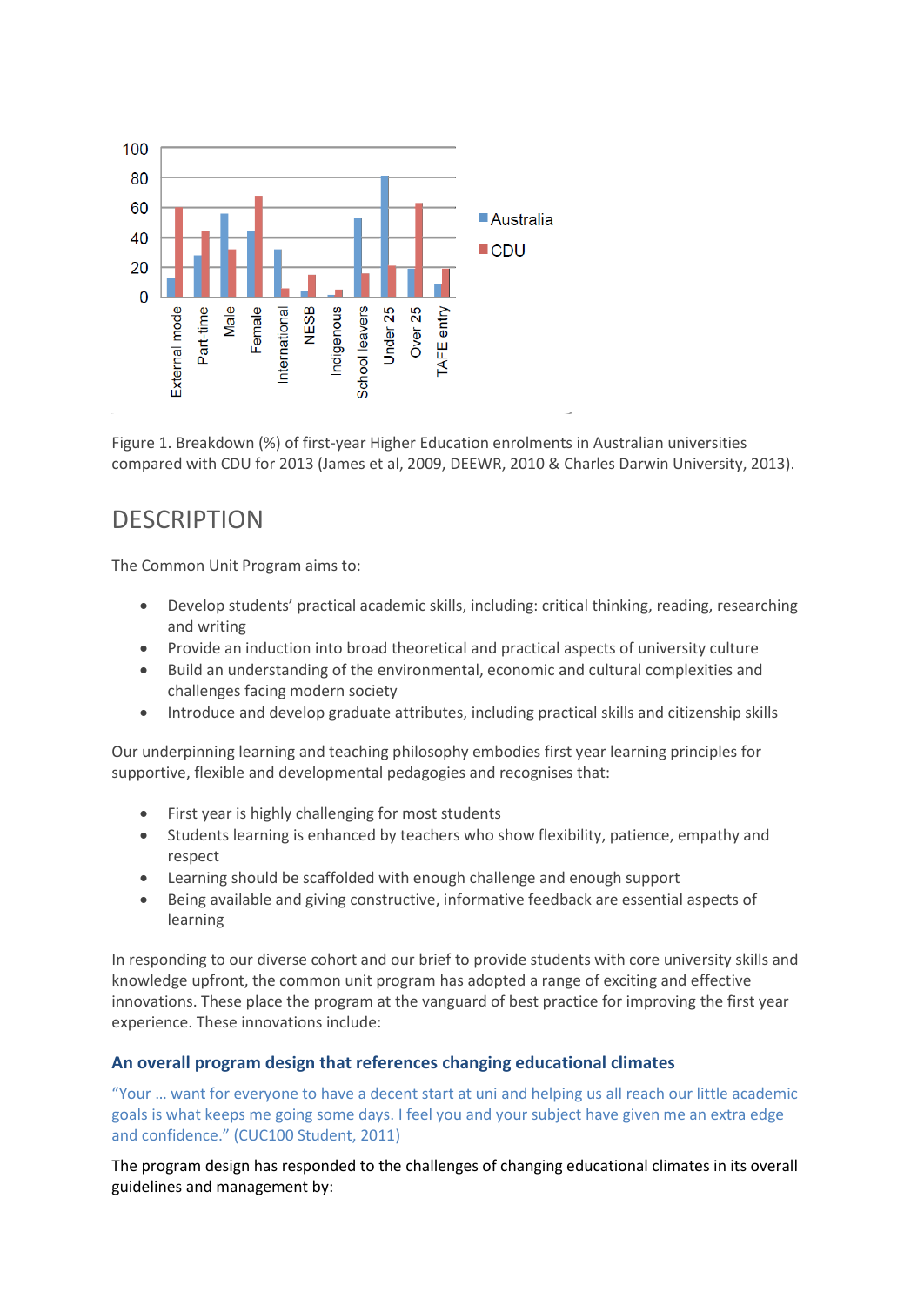- Establishing the program as a compulsory measure for all first year students (n= 2000+).
- By designing a multidisciplinary program whereby students from all disciplines learn together and teaching staff (25+) are drawn from all disciplines, we expose students to the multidisciplinary nature of professional life.
- Embedding graduate attributes in learning objectives, content, and assessment to build the students' awareness, motivation and graduate capabilities from the first year of their study.
- Providing all CDU students with a multidisciplinary introduction to essential knowledge for our times *sustainability* and *cultural intelligence.*
- Ensuring a staff/student ratio of maximum 1 to 25 so that students' individual learning needs can be supported
- Establishing best practice pedagogy for first year learning through:
	- $\circ$  A systematic approach to course development and review including the input of expert curriculum designers
	- $\circ$  Providing staff with clear guidelines and professional development in learning and teaching for this cohort

#### **Assessment and learning tasks that are designed to enhance engagement**

Encouraging student engagement is a challenging prospect in compulsory generic skills-oriented units. The Common Units facilitate engagement by ensuring the learning activities and assessments are meaningful and authentic; that they reference students' disciplinary considerations; and, where possible, are appropriately timed so that skill transfer can usefully be applied to other units. Assessments in each unit reference students' courses and proposed professions. Each requires them to consider and respond to real world scenarios. For example: CUC106 assessments are designed to model processes and genres students would utilise when managing projects in the workplace: a proposal report, an oral presentation and a technical report. CUC107 students present a proposal for improving cultural safety in a particular real world scenario. Assignments in CUC100 are designed to each represent a stage in planning researching and writing a discursive academic essay. Assessment descriptions for the units articulate explicitly for students the purpose, relevance and real-world authenticity of assessments enhancing motivation and purposefulness of these (CHSE 2009).

#### **An approach to assessment that allows for formative learning**

## "This unit enables students to be confident doing other unit assignments, the unit is an eye-opener to university education." (CUC100 Student, 2008)

Students with diverse knowledge and skill levels can only ever access concepts and skills from the point of view of their existing knowledge and literacy (Chouliarki 1997, Macdonald 2003, Northedge 2001). Assessments provide a vital opportunity for gauging students' levels and the extent of scaffolding they need to progress. A formative assessment approach acknowledges the individual learner. It allows the tutor to observe each student's knowledge and understanding and through individualised feedback provide the required scaffolding for success in the next assignment. A key principle of formative learning is allowing for assignment resubmission or extensions. In this way assessment becomes a tool to promote the development of learning rather than simply a tool for examination and testing (Juwah, Macfarlane-Dick, Mathew, Nicol, Ross & Smith 2004). The common unit management has encapsulated this formative approach in its policy.

The assessment regime for each unit begins with less demanding, more personalised assignments and builds towards a final assignment that brings together the skills and knowledge learned in previous assignments. In this way, the final assignment acts as the summative task and is more heavily weighted. With such a regime, there are opportunities for appropriate interventions, particularly for weak students who are identified through the first assignment. A relatively common example is where students need additional English language support in order to understand the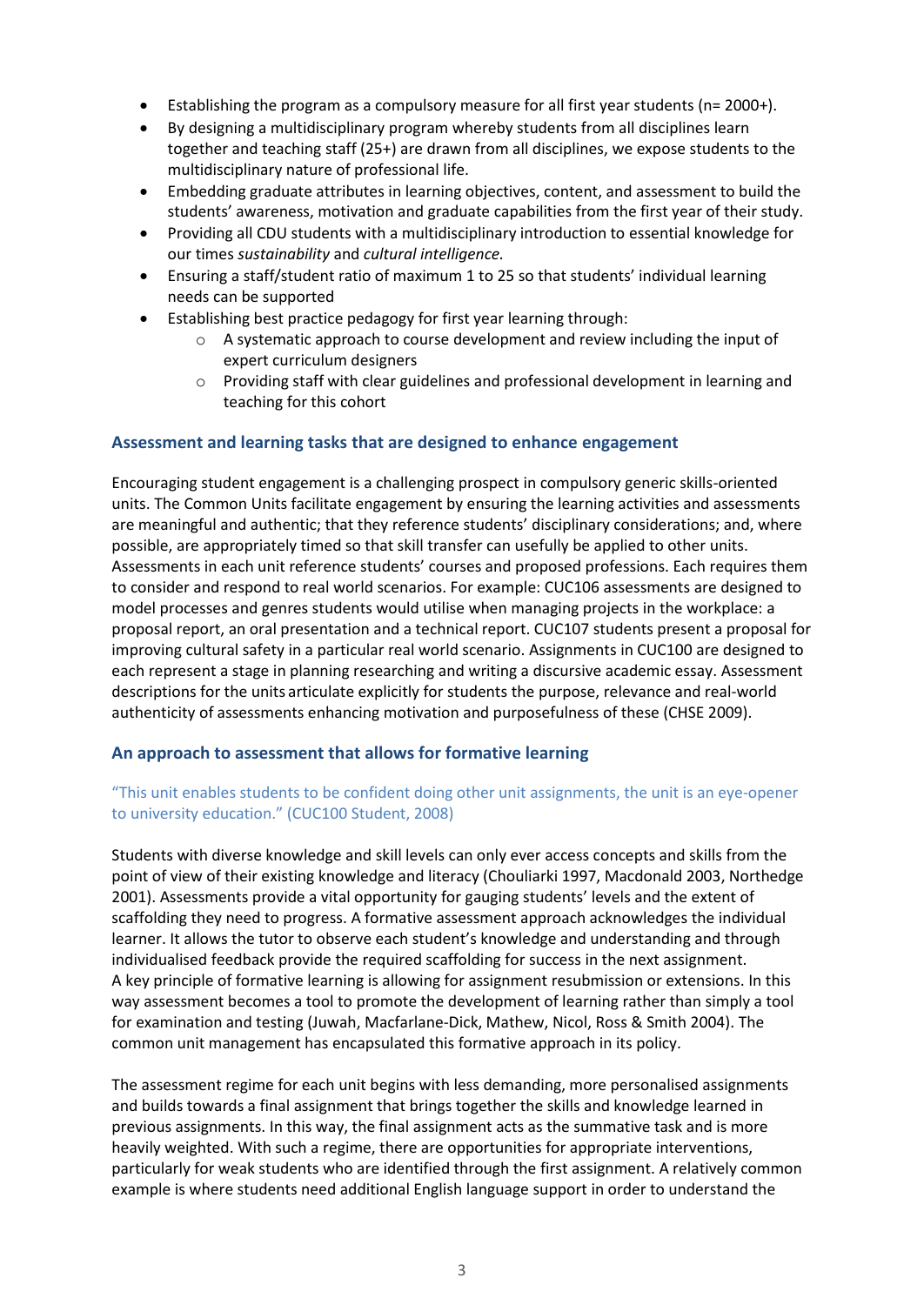requirements of their assignments and to improve their expression of ideas and conceptual understandings. Through early intervention and support, they increase their chances of successfully completing their assignments, reduce their stress, and build their language skills at the same time.

Through a formative approach to assessment, we also apply good pedagogy for deep learning by ensuring that assessments are meaningful and authentic. As one student reflects: "It was motivating to have a real life setting for the projects in this unit." (CUC106 Student, 2009) The challenge of ensuring the skills units are authentic and meaningful is met by asking students to build their skills through engaging with real world issues and producing assignments that model the genres of their disciplines and professions. Because the units are interdisciplinary, all assignments ask students to situate their responses from a disciplinary point of view.

## **Adequate scaffolding to ensure all students can engage meaningfully with course readings and assignments**

"I loved the lecturers, they are so nice and do not speak fast, and consider international students and make sure we understand and give lots of advice and information (on the phone or email)." (CUC107 Student, 2010)

One of the practical ways we address diversity is by underpinning the design of assessments and learning activities with an approach that provides adequate scaffolding so that regardless of language or knowledge level, all students have adequate support to be able to successfully engage in learning. We do this at a whole unit level by emphasising formative assessments where students gradually build their skills before completing the summative task. We also provide scaffolding to assist students understand the readings and to take notes to use in their own writing. This approach ensures that students from other language backgrounds and those less experienced with formal academic texts can actively participate rather than feeling excluded from learning. Further, students are not only able to engage more readily in text meanings at a deeper level but also to apply this approach to reading and note-taking in other texts in their course. The methodology is described in Rose et al (2004). The value of this is reflected in SELT comments such as:

"[The unit] definitely prepares you for reading texts and understanding essay writing," and

"[Having] two teachers helps the students to get a much better understanding of the topic / reading of the day and helps in breaking down of the information. All our Teachers do a wonderful job and make me as student want learn, even when I'm uninterested" (Survey, S.2 2016)

Because our student groups have diverse literacy levels, scaffolding must be pitched at an appropriate level for advanced students to benefit. Consequently, additional tutorials are provided for those students who require the most support.

### **Classrooms design that caters for diverse student needs, cultures and learning styles**

Learning spaces reflect culture and affect experience. For a learning space to cater for the diversity of our cohorts in culture, age, language ability and learning styles, they need to be flexible and allow for collaborative, experiential, self-paced learning as well as the opportunity to utilise visual, auditory and textual cues for learning. The two E-Learning studios, developed through a Common Unit / School of Engineering and IT initiative, incorporate all of the above capacities. Classes are co-taught, better allowing teachers' capacity to work individually with students. Peer mentoring is promoted



through the emphasis on group work, allowing weaker students to be mentored in a nonthreatening way by other members of the group. Access to laptop computers and the internet allow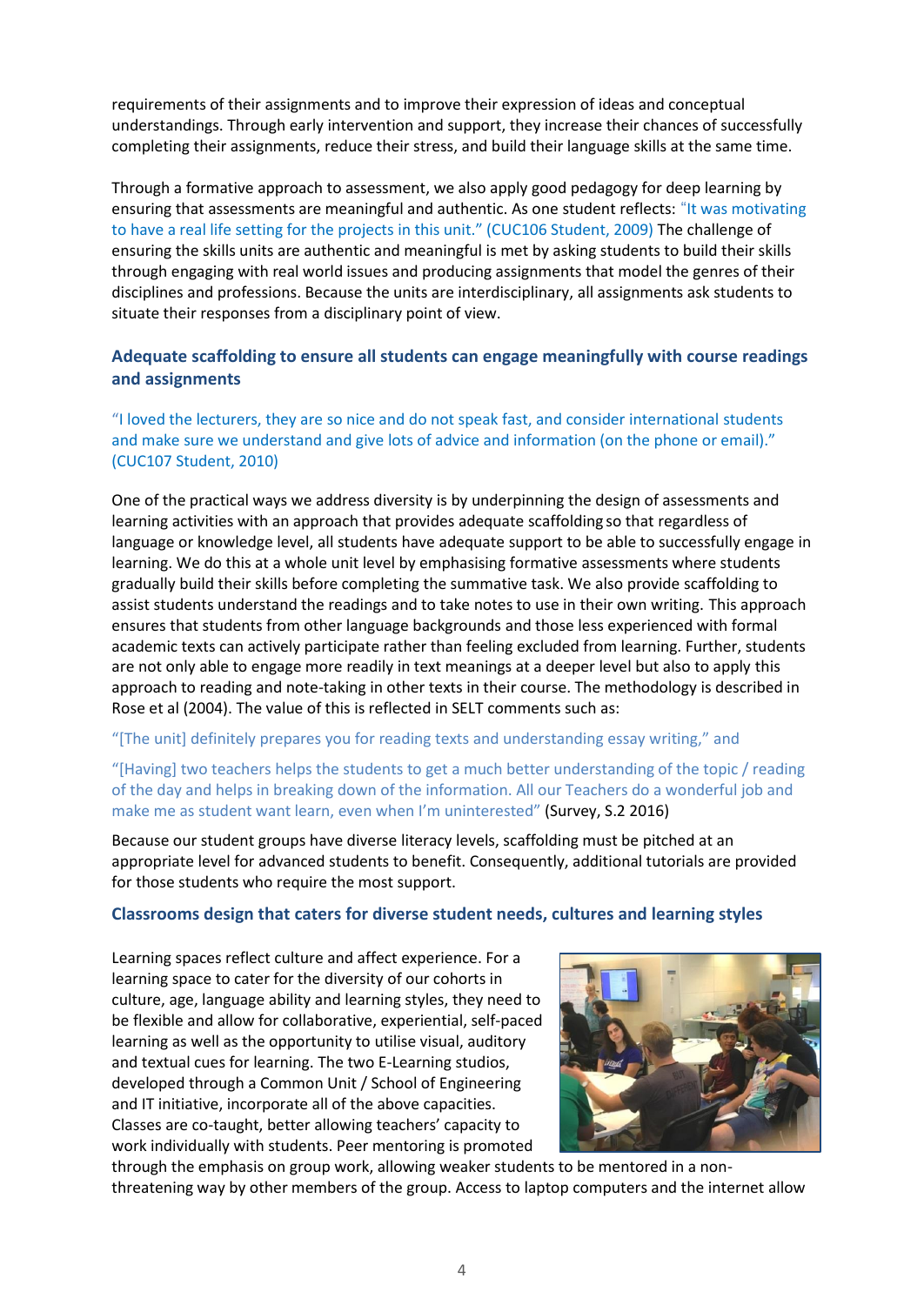both internal and external students to utilise the same learning materials and tools as they learn. The physical arrangement of the E-Learning studios inspires collaborative mentoring approaches to teaching and learning and more dynamic interactive approaches to teaching. Most learning activities involve exploration, discussion and application of concepts and skills; thus there are numerous opportunities for students to engage with learning in different ways. Students overwhelmingly support the value of the E-Learning spaces for fostering diverse learning, as reflected in the following comments:

"…I enjoyed the grouping of tables, and the wireless access was a real benefit. It is my opinion that the rest of the uni should be made like this in coming years" (CUC100, S.1, 2010, SELTS).

"Lecturers are really supportive and individual attention they give was really helpful for students, [e]specially for me being an international student" (CUC100 S.2, 2015, Casuarina).

"The teaching staff are extremely helpful and more than willing to spend time with you whenever you come across difficulties. The environment in class always felt very inclusive and culturally safe" (MyView CUC107 S1, 2015, Casuarina).

## **Engaging external students through range of media to cater for different learning styles and needs**

"I'm an external student and I find that the videos really help my learning. I would very much like (well, need) these to continue as it is only fair that they do as the help external students keep up [with] what's happening with all the hands on stuff. It will help my learning in the future of this subject, thanks so much for doing it so far and I hope it continues in the future". (CUC106 Student, 2011)

Studying externally presents as many challenges as conveniences for students. The necessity of selfmotivation, independent problem solving, being able to read instructions clearly, and written rather than spoken delivery of knowledge presents considerable obstacles for students' engagement, retention and success. To mitigate these pressures, tutors in the common units utilise a range of media to cater for students' different learning styles and to personalise the process of external study. Weekly letters, PowerPoints summarising the week's key learning, chat rooms, blogs, Collaborate (online classroom) sessions, and short video clips all supplement the standard online learning materials and readings and are essential components of responding to students diverse literacies and learning styles. Over half the students surveyed utilise these tools and find them helpful in assisting their learning and sense of belonging to a learning community.

#### **A supportive approach and a just-in-time response**

### "Hi everyone. We are now in Week 5. Isn't it amazing how quickly the semester is passing? ... I hope everything is going smoothly now that you have got the hang of Learnline and how the unit works. Don't forget to contact me if you have any queries. Regards, Elizabeth"

Our commitment to incorporating a supportive approach as an integral aspect of our pedagogy is an essential component of engaging students in the Common Units. Students frequently comment that this care has made a significant difference to their maintaining motivation and the will to see out their first semester. Our pastoral policy requires the provision of friendly weekly emails (for external students) reminding them about key things to do, asking how they are and providing a gentle nudge to stay focussed. Just-in-time responses are another component of this support and tutors are asked to adhere to a 24-hour turnaround for emails and phone calls, and a 2-week turnaround for assignments. Evidence of students' appreciation is plentiful in formal and unsolicited evaluation. For example, from an external student (2017):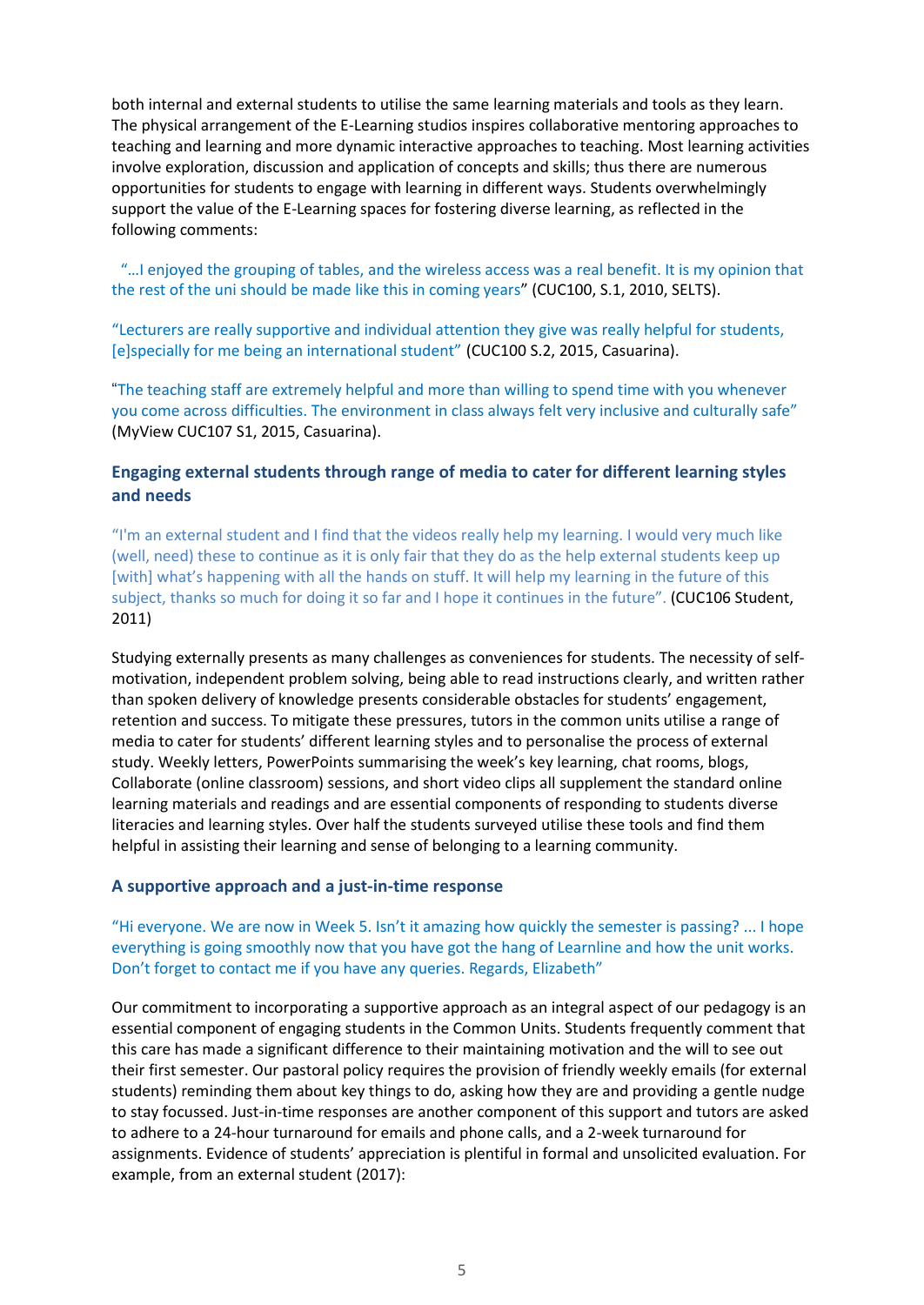"This semester has been a struggle for me in many respects and your willingness to help and genuine concern for my education has made reaching out for help when it's needed not feel so scary. I was skeptical about this unit before beginning it but can truly say that it has developed me as a student in many valuable ways. Thank you." (Student S.1, 2017) and an internal student (2009): "Taught in a friendly but professional fashion, great place to ask questions in an environment where we would not be put down."

## **A management strategy that ensures a systematic approach to coordination, implementation and evaluation**

In 2001 the Common Units Management Group created a .5 position to oversee the operations and academic integrity of the program. This appointment has been an essential component of our commitment to ensuring that teaching and learning in our units embodies best practice. The Theme Leader also facilitates systematic evaluation, and annual cycles of reflection and review in each of the units and is responsible for articulating and providing mechanisms for maintaining standards, leading research projects and maintaining and promoting links across the university community and beyond. Quality processes and mechanisms are particularly important for a multidisciplinary program with high student numbers (2000 plus each year) and teaching staff (15-20). Some of these strategies implemented by the management group in response to our Retention and Success study, and internal and external review (Baldwin 2008) include the systematic implementation and provision of:

- Formal, systematic documentation of semester and annual review meetings for each common unit.
- Improved external support and assignment feedback and turnaround for students through comprehensive guidelines, systematic moderation
- Professional development for teaching staff in: first year pedagogy, working with students from other language backgrounds, managing plagiarism, feedback and marking, co-teaching effectively.
- Tools for 21st century learning including: Tablet PC, wireless-enabled classrooms (E-Learning studios) for internal students and options for video streaming, blogs and Collaborate (CDU's live, virtual classroom environment) for external students.
- Mechanisms to ensure at-risk students are identified and referred to support tutorials early in the semester.
- Improved scaffolding of learning materials to support external at-risk students.
- Further strategies for confidence building through social support mechanisms.
- Staff induction to promote an understanding of student diversity and consistent formative, experiential and inclusive approaches to teaching in our E-Learning studio classrooms.
- Clear provision and dissemination of options for recognition of prior learning.
- Mechanisms for improved input from schools through membership of the CU review teams and management group meetings.

## IMPACT

The Common Unit Program plays a vital role in easing the transition of students through its provision of carefully scaffolded skill development and an emphasis on a supportive approach that empathises with the myriad challenges students face, academically, economically and personally These objectives are captured in policy and practices developed by the program management and embodied in the program manifesto on our website:

http://learnline.cdu.edu.au/commonunits/index.html.

Endorsement from the CDU Academic Board for the continued responsiveness of the program attests to its relevance in supporting first year success at the university. (Report presented Meeting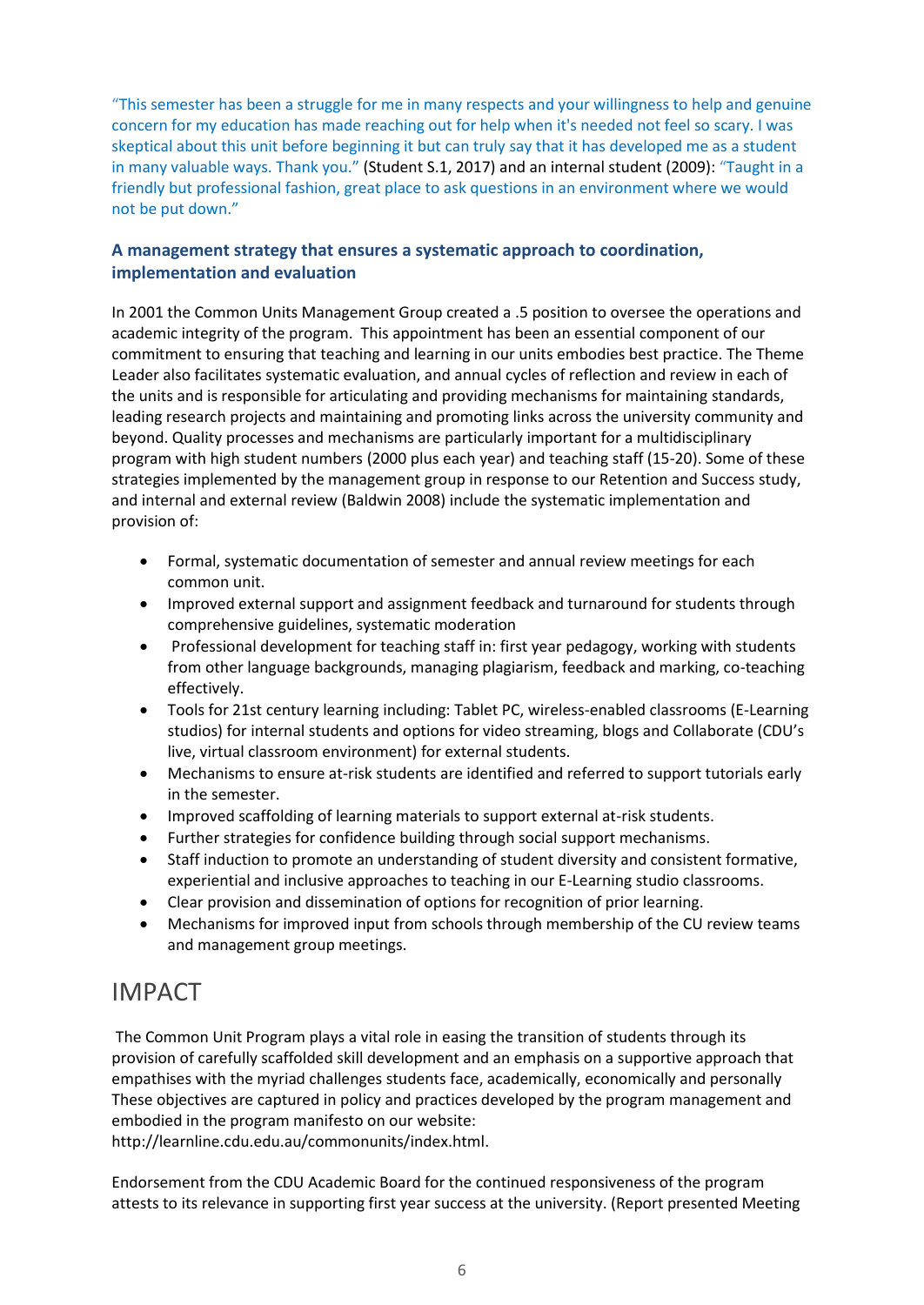Sept 2009 3.3.4) The Australian Universities Quality Agency (AUQA) review (2005) commended the program: "The Panel's view is that they are a valuable contribution to the achievement of CDU's goals…" and the Baldwin (2008) review provided a strong "endorsement for the vision, design and implementation of the program".

Most importantly, endorsements from our students continue to grow as the program evolves. This is reflected in formal commentary through the university's student evaluation mechanism (MyView), additional internal surveys and unsolicited commentary and an internal investigation into the impact of the program. These findings are discussed below:

## **An ongoing impact throughout students' course of study**

"It allowed me to mingle and feel more comfortable at university. Also working with different students allowed me to be more open minded and take on their concepts and values and apply it to my life and studying activities". (CUC107 Student, 2011)

One of the essential aims of the program is to build students' academic and graduate skills and confidence. By raising a meta-awareness of the nature of the profession they are studying for and encouraging them to anticipate the professional skills they will require, the Common Units promote students' engagement and motivation for their degree. Results gathered through the most recent phase of our Retention and Success project (Tyler, Rolls, Bridgeman and Flack,) and recent surveys, assure us that this desired breadth of impact into students' overall success and motivation is being achieved.

Further, findings from Tyler et al (2011) indicate that students who complete the Common Units are twice as likely to go on to complete their course. Findings also indicate an 8% increase in retention in common units from 2004 and a higher mean grade for students in the lowest TER Band 30-39 than those in the 40-49 band suggesting common units play an important role in closing the gap (Tyler et al 2003).

MyView student evaluation 2016 indicates an overall common unit average score of 3.17 on a scale of 1 to 4 above the university average of 3.15. Against the global question, *Q. 8 Overall, I rate this unit as excellent*, the common units rated significantly higher than the university average:

| Q. 8 Overall, I rate this unit as excellent |      |      |                              |
|---------------------------------------------|------|------|------------------------------|
| <b>CUC100</b>                               |      |      | CUC106   CUC107   University |
| 3.44                                        | 3.16 | 3.31 | 3.11                         |

## **An impact across disciplines through a multidisciplinary approach**

## *For students*

Our multidisciplinary approach requires students to be exposed to a range of written genres appropriate for Humanities, Science and Technology disciplines. The range of genres that students are required to master to complete their assignments for the units include: personal reflections, mind maps, an annotated bibliography; a discursive essay; a technical report; PowerPoint presentations; a multimedia analysis and online discussion. Students work in multidisciplinary teams to complete the assignments, thus sharing disciplinary interests and viewpoints. Through these experiences, they are not only taken beyond their disciplinary perspectives conceptually, but are also exposed to knowledge and skills in a way that reflects the increasingly pluralistic and globalised professional arenas for which they are preparing. The employment of teaching teams from all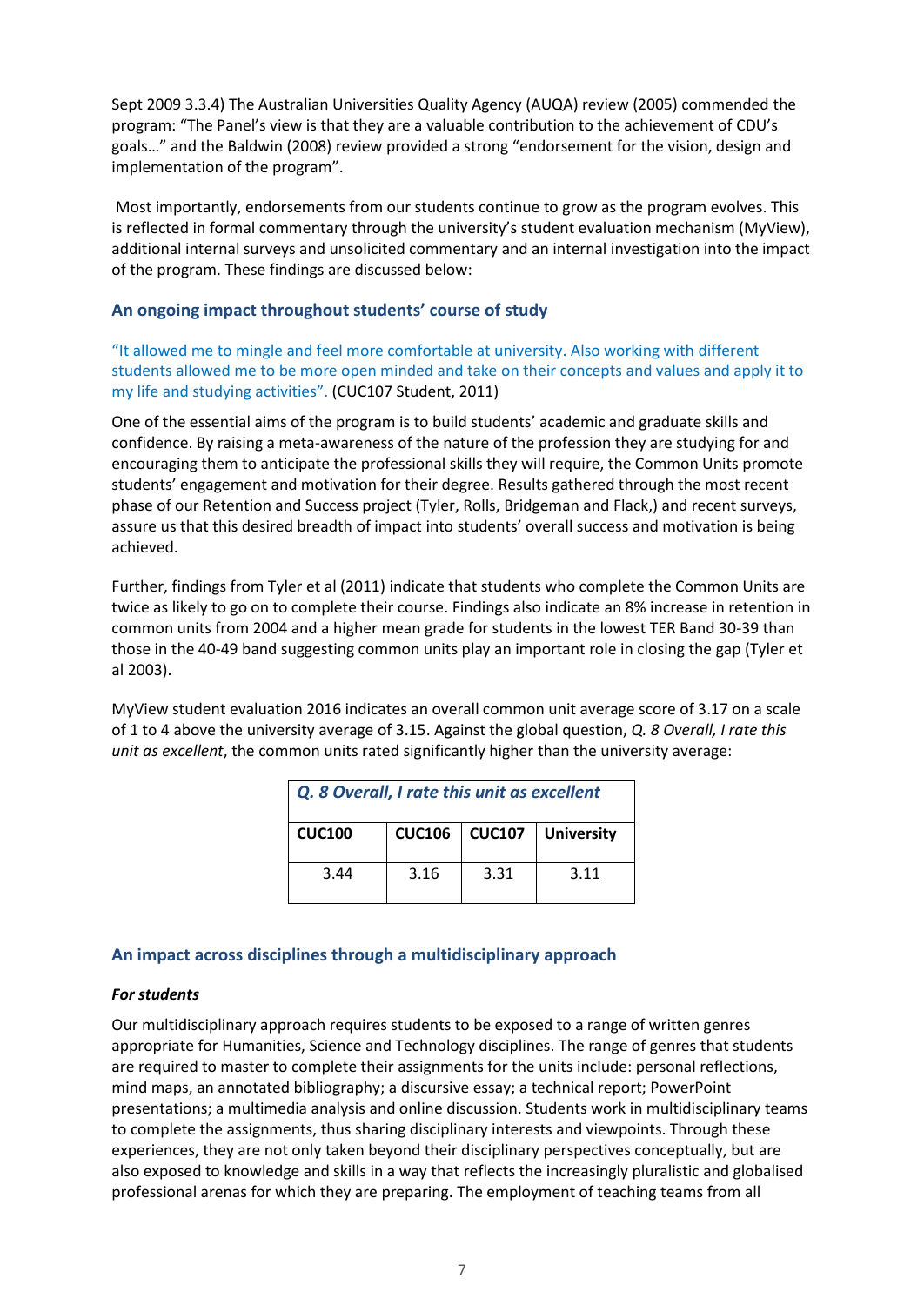disciplines ensures that students are also exposed to a range of disciplinary perspectives from experts.

## *For teaching staff*

Through the systematic approach to PD and collaborative teaching practice, co-teaching in Common Units has extended benefits for staff and the wider institution as it considerably enhances disciplinary teaching practice and strategies for working with diverse students. Teaching teams for the three units are variously drawn from Psychology, Education, Philosophy, Sociology, Indigenous studies, Engineering, IT, Environmental Science, Fine Arts, Education, and Applied Linguistics. Staff are required to attend professional development and weekly team meetings, and they contribute to reflections and review of each units each semester.

Because classes are co-taught staff are exposed to different teaching styles and incidental peer review.As one staff member summed up "…this team teaching [in CUC106] can be considered as internal professional development; I gained a lot from my colleagues and also implemented some of the good hints and tips into my disciplinary units. This also brings consistency across the board and breaks the disconnect from core units and disciplinary units" (CUC106 Tutor and Assoc. Prof. Pharmacy). And from another: "My co-teaching experience with CUC100 has enhanced my classroom management, collaboration and communication skills as well as prompted deeper selfreflection of my pedagogical practice. Through this self-reflection I also believe that teaching and learning within a discipline would be enhanced by implementing effective co-teaching strategies that better address the diverse learning needs of students at CDU" (CUC100 Tutor and Lecturer, Environmental Science).

## **An impact on sustainability education pedagogy worldwide**

While sustainability has become an increasing priority for universities, integrating the concept of sustainability across higher education curriculums and ensuring all university students engage in the sustainability discourse is a challenging task for educators. Interdisciplinary learning has been identified as a key pedagogy to facilitate Education for Sustainability (EfS) and has been advocated through a number of Higher Education EfS frameworks, both in Australia (Phelan et al., 2015) and internationally (UNESCO, 2014). However, the common picture here and internationally is that EfS is more likely implemented within a single discipline rather than through interdisciplinary programs (Coops et al., 2015), and that interdisciplinary learning is not a common pedagogy (Christie, Miller, Cooke, & White, 2013; Sustainable Campus Group, 2013).

CDU is unique amongst Australian universities in providing education about sustainability to all of its undergraduate students through the newly developed compulsory common unit (CUC100 *Academic Literacies for Exploring Sustainability*) which use the topic of sustainability as a conduit for academic skill development. By effectively marrying EfS pedagogic frameworks with an experiential literacy one around 3 themes: 'Define', 'Explore' and 'Explain', the unit develops sustainability knowledge, competencies and attributes as well as key academic literacies. Students undertake reflective assignments which scaffold towards a discursive essay in which they examine and argue a position on a real-world sustainability issue, as well as how these interdisciplinary perspectives could enable sustainable outcomes. Student feedback for the unit affirms its effectiveness as one student explains:

"Having to actually think about sustainability from a holistic view was interesting. Especially understanding the consequences as the world around me swallows all it can in a throw-away society, where everyone is trying to better each other. I felt I learned academic skills as well as a new appreciation of the world around me. Thank you " (Student S.1 2016)

#### And another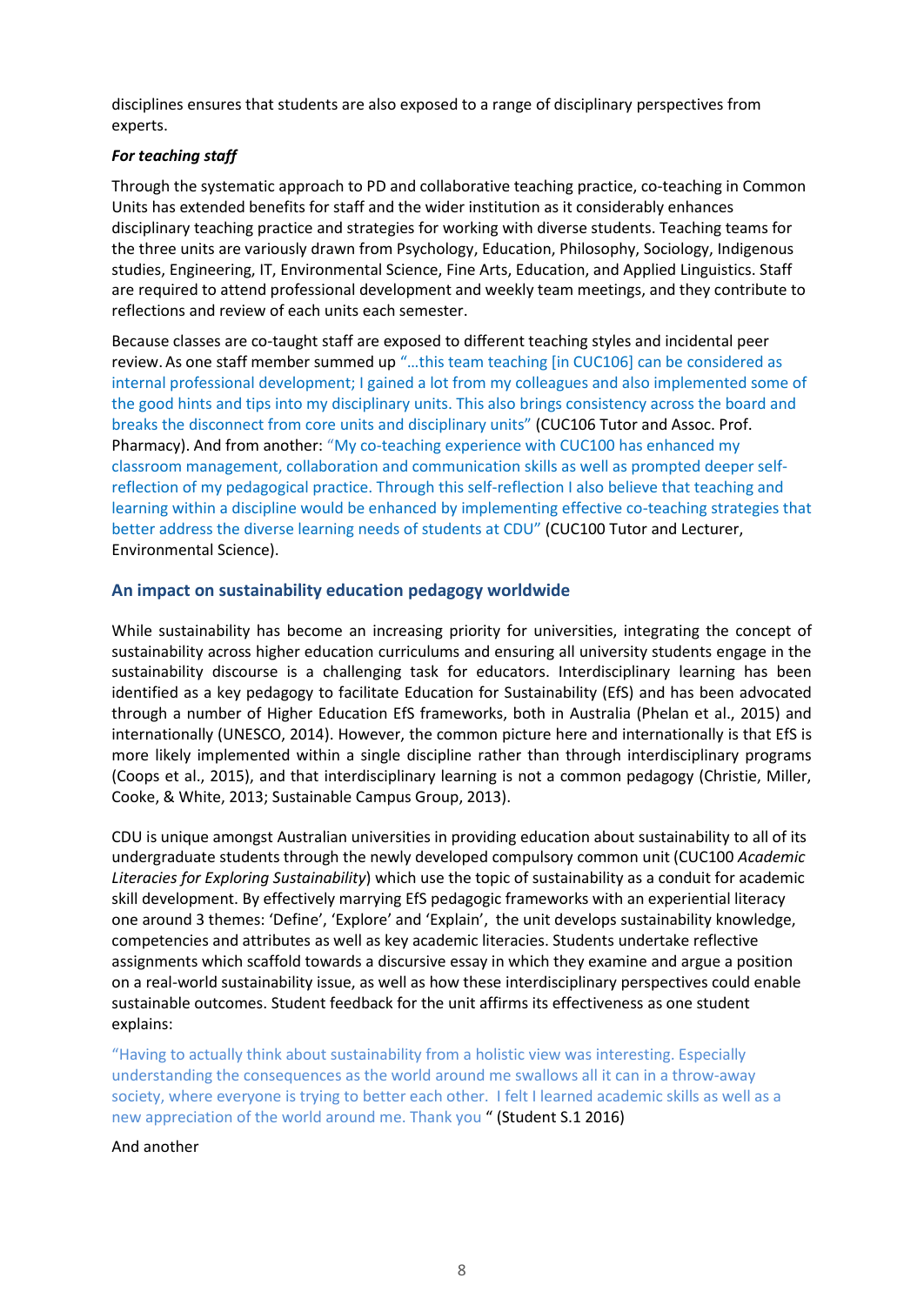"Each assessment task helped me a lot to develop my understanding about sustainability, and I learned a lot writing essay. And tutors were very helpful, kind and patience. I hope they won't change in helping students. (Student S.1 2016)

This highly innovative initiate for achieving two important CDU strategic priorities (transformative skills and learning) and values (Sustainability) provides a model for other universities, many of which are exploring ways to expand the reach of sustainability education as a matter of priority. Since its introduction in 2016 the unit has achieved average Student evaluation scores of 3.27 out of 4, higher than all three common units and higher than the university average of 3.15.

## **An impact on school curriculums through enhancing students' readiness for university**

## **CUC100 Academic Literacies for Exploring Sustainability - adaptation for Senior Students**

Since 2010, our academic literacy unit CUC100 has been adapted for Darwin's Essington Senior College's Year 12 terms and each year up to 35 students from the college enrol in CUC100 on campus. This initiative represents an exciting opportunity to improve the transition between schools and tertiary learning, preparing senior school students with an understanding of the culture and requirements of university. At the same time, successful students enter university with one subject already completed.



## **Embedding specific academic literacies through SACE subject Research Project B**

Another project for building senior school students' academic literacy involves a partnership between NT Senior Schools and the Common Units to utilise the SACE subject, Research Project B (RPB) as a vehicle for building academic literacies. While the subject is a rich and challenging one that requires students to engage with community issues, think critically and creatively and research, write and reflect on their learning, this partnerships ensures that there is a strong synergy between academic literacy skills taught as part of RPB and those at CDU. This initiative helps to improve students' readiness for university and provide an option for advanced standing for one of CDU's academic literacy Common Units. RPB students enrolling in CDU courses are encouraged to apply for a credit transfer for CUC100 or CUC106. As supporting evidence for the application they need to provide:

- Copies of their written assignments for Research Project B
- A presentation (in person with power point) outlining their project and findings to a CDU Expert panel.

Through workshops designed to share academic literacy resources and teaching approaches between RPB teachers and Common unit academic literacy experts, the teaching of academic literacies is becoming more firmly and consistently imbedded in RPB. Students groups also attend research workshops at the university library and are given access to discipline experts for advice on their projects.

In 2016, 4O students attended the university campus to present their RPB findings to CDU experts. This group has successfully achieved advanced standing for the literacy common units. Senior teachers who participated are enthusiastic about the benefits of this project in introducing students to the university expectations and environment, and signaling to students that university is an inviting and accessible option. One teacher reported "My students' were particularly impressed with the beautiful campus and library and relieved that university lecturers were friendly and approachable."